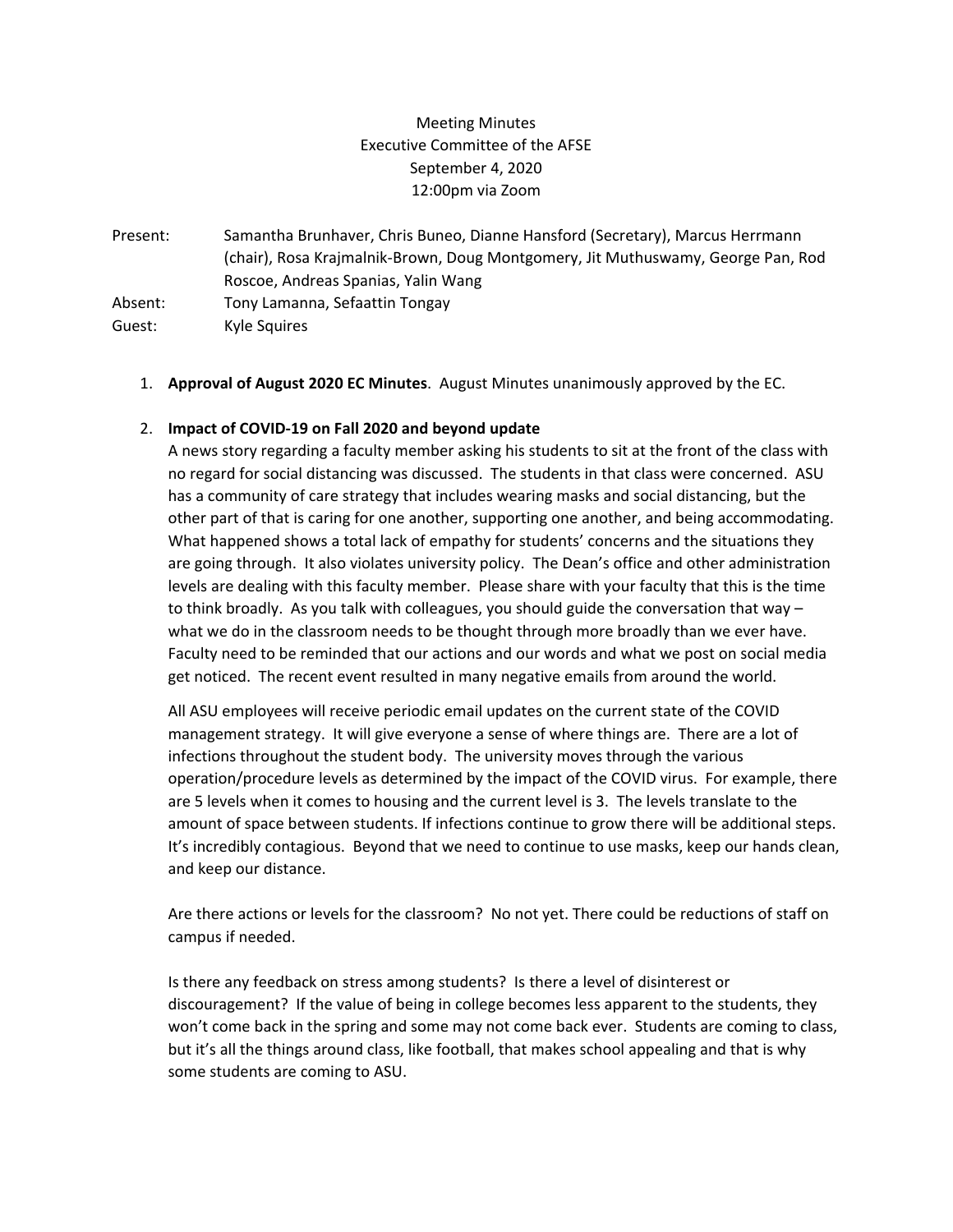Approximately two‐thirds of classes are being taught with an in‐person SYNC component. Fulton has been trying to make sure lower division had some face-to-face instruction. If no students come to class, does the faculty member still have to come to class? Kyle: yes, because we think that later students might come to class.

Set-up time in classrooms and labs is becoming an issue. More steps are necessary to set things up. When things go wrong, you lose a lot of class time. The variety of problems is surprising  $$ speakers do not work or there can be video problems; those things add up. Moving forward, for this to be a long‐term viable thing, there might be some infrastructure issues that could be improved. For example, lectern computers could be more reliable. Clarifications in messaging should be made to make sure people know the rules. Classes are supposed to meet at scheduled times.

We need to clarify student discipline processes. We have Community of Care rules/policies. In the news, things get built up and misrepresented. It appears that universities are threatening suspension – obey or else. When in fact, there is a whole process where students are warned and there is dialog. Suspension should not be the first step.

K‐12 issues: There hasn't been anything definitive reported to deans on K‐12.

Testing protocol: In terms of the testing protocol, there continues to be required and/or random testing. An average of 7% will be selected to randomly test. No updated information has been communicated on that either, so the assumption is that will continue. Due to the asymptomatic nature of COVID, broad testing is necessary. The amount of testing might vary depending on the spread. The COVID tests should be viewed similarly to the need to wear a mask: we are doing it for our colleagues as much as for ourselves. Some of those being randomly tested might not otherwise go. Contact tracing – once a person has been diagnosed there is a protocol to follow. It would be great if testing is a strategy, it's so easy to do. We'll keep advancing that idea. Depending on circumstances it may not be a requirement.

3. **Invited speakers in Zoom environment – testing plan**. Should we consider moving the Dean's Lecture Series to a zoom environment? What's the testing plan? Are any units doing brown bag sessions? SSEBE offers an environmental quality series by Zoom, but there is no interaction, such as lab visits or lunch, just the seminar. BME has a seminar series with individual meetings with the speakers and faculty -- not sure about students. An ECEE center held their industry advisory board meeting virtually which was the best attended meeting ever because it was virtual. Doug in CIDSE is running a MOOC that started this summer with about 4K participants, which includes a once a month "fireside chat" modelled after FDR's chats from the Depression and WWII eras. Questions come in and invited guests (real authorities) participate by Zoom.

The dean's lecture will be in the spring. How should we proceed with this? One idea would be to pilot some significant lectures this fall. Steal the idea of the fireside chat. Imagine 1‐2 forums built around an audience. One could be for our grad students with an opportunity to ask questions to create engagement for students. We should run a pilot in the fall with some significant speaker. Zoom can create unique opportunities and allow for greater attendance.